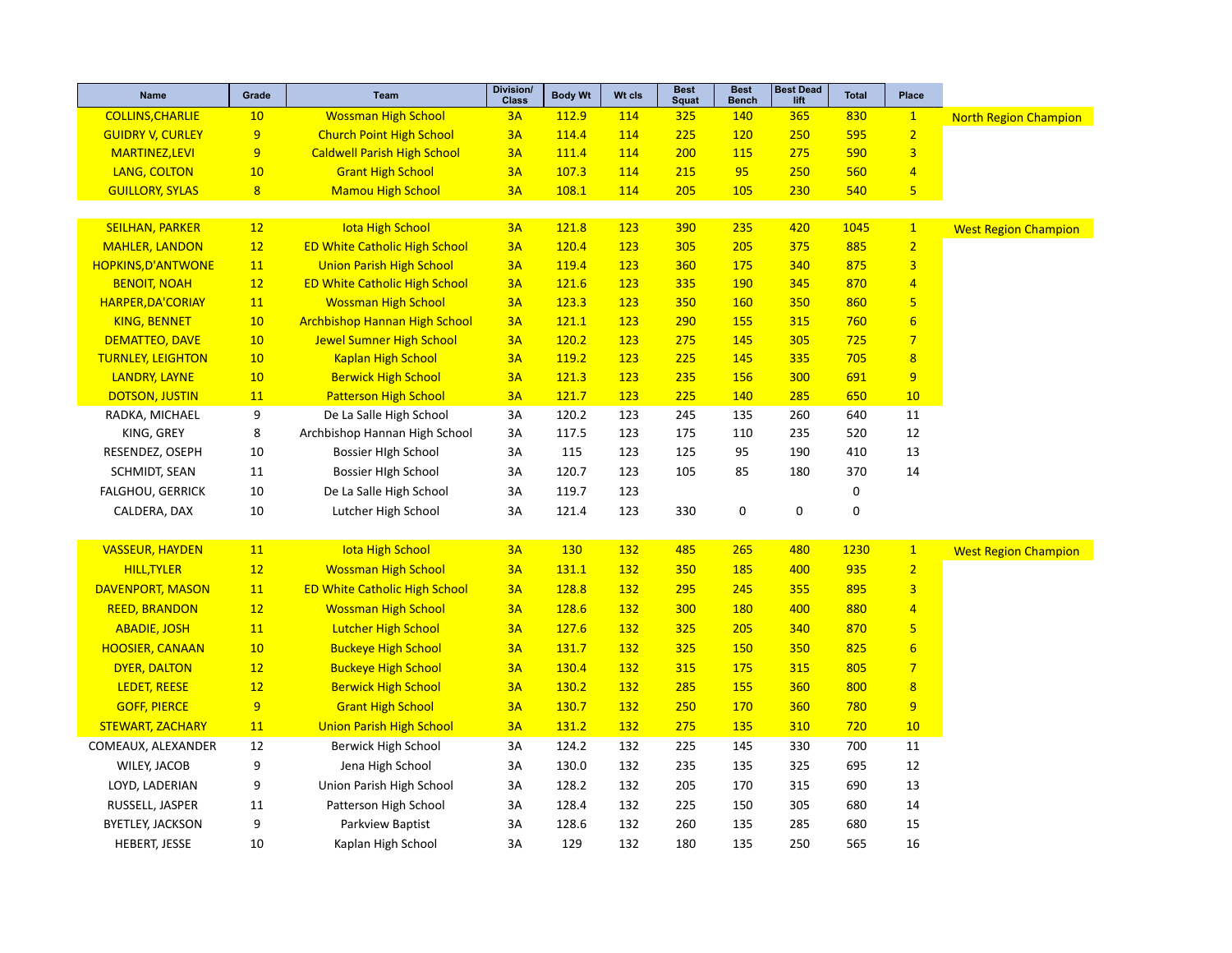| <b>Name</b>                | Grade           | Team                                 | Division/<br><b>Class</b> | <b>Body Wt</b> | Wt cls | <b>Best</b><br>Squat | <b>Best</b><br><b>Bench</b> | <b>Best Dead</b><br>lift | <b>Total</b> | Place                   |                                |
|----------------------------|-----------------|--------------------------------------|---------------------------|----------------|--------|----------------------|-----------------------------|--------------------------|--------------|-------------------------|--------------------------------|
| WALLACE, KADEN             | 10              | Caldwell Parish High School          | 3A                        | 126.9          | 132    | 155                  | 120                         | 195                      | 470          | 17                      |                                |
| RAMIREZ, ALAN              | 10              | Bossier High School                  | 3A                        | 128.4          | 132    | 145                  | 110                         | 180                      | 435          | 18                      |                                |
|                            |                 |                                      |                           |                |        |                      |                             |                          |              |                         |                                |
| <b>STACY, JACOB</b>        | 12              | <b>Buckeye High School</b>           | 3A                        | 147.0          | 148    | 490                  | 325                         | 435                      | 1250         | $\mathbf{1}$            | <b>Central Region Champion</b> |
| <b>FRANCIS, JOHNATHAN</b>  | 11              | <b>Carroll High School</b>           | 3A                        | 146.8          | 148    | 475                  | 250                         | 465                      | 1190         | $\overline{2}$          | <b>North Region Champion</b>   |
| <b>SCHEXNAYDER, HUNTER</b> | 11              | <b>ED White Catholic High School</b> | 3A                        | 145            | 148    | 425                  | 285                         | 465                      | 1175         | $\overline{\mathbf{3}}$ | <b>Bayou Region Champion</b>   |
| <b>COBB, CORY</b>          | 12              | <b>Buckeye High School</b>           | 3A                        | 143.2          | 148    | 405                  | 270                         | 405                      | 1080         | $\overline{4}$          |                                |
| <b>ALVAREZ, JASON</b>      | 12              | <b>Abbeville High School</b>         | 3A                        | 146.8          | 148    | 385                  | 260                         | 430                      | 1075         | 5                       | <b>West Region Champion</b>    |
| <b>GROS, JACE</b>          | 12              | <b>ED White Catholic High School</b> | 3A                        | 142.8          | 148    | 405                  | 240                         | 405                      | 1050         | $6\overline{6}$         |                                |
| <b>HAYMON, JASPER</b>      | 11              | <b>Grant High School</b>             | 3A                        | 147.0          | 148    | 375                  | <b>185</b>                  | 400                      | 960          | $\overline{7}$          |                                |
| <b>ROUTON, DAVID</b>       | 11              | <b>Church Point High School</b>      | 3A                        | 147.4          | 148    | 345                  | 225                         | 385                      | 955          | $\overline{\mathbf{8}}$ |                                |
| <b>LOEPPKY, NATE</b>       | 11              | <b>Grant High School</b>             | 3A                        | 144.3          | 148    | 330                  | 200                         | 400                      | 930          | 9                       |                                |
| <b>HUGGINS, MARKELL</b>    | 11              | <b>Union Parish High School</b>      | 3A                        | 145.5          | 148    | 335                  | <b>190</b>                  | 405                      | 930          | 10                      |                                |
| DANIEL, GAVIN              | 10              | Parkview Baptist                     | 3A                        | 144.8          | 148    | 350                  | 195                         | 375                      | 920          | 11                      |                                |
| THOMAS, KESHAUN            | 11              | Union Parish High School             | 3A                        | 142.5          | 148    | 365                  | 200                         | 350                      | 915          | 12                      |                                |
| TRAHAN, RYAN               | 12              | Crowley High School                  | 3A                        | 138.3          | 148    | 330                  | 185                         | 350                      | 865          | 13                      |                                |
| METOYER, DARREN            | 12              | St. Louis Catholic High School       | 3A                        | 143.1          | 148    | 300                  | 160                         | 380                      | 840          | 14                      |                                |
| SLADE, SAM                 | 11              | St. Louis Catholic High School       | 3A                        | 135.9          | 148    | 315                  | 140                         | 380                      | 835          | 15                      |                                |
| JONES, RA'CAR              | 9               | Carroll High School                  | 3A                        | 143.4          | 148    | 300                  | 185                         | 345                      | 830          | 16                      |                                |
| NYEIN, JOSEPH              | 10              | De La Salle High School              | 3A                        | 144.4          | 148    | 310                  | 160                         | 350                      | 820          | 17                      |                                |
| DUMAS, D'ANDRE             | 12              | St James                             | 3A                        | 139.9          | 148    | 300                  | 145                         | 360                      | 805          | 18                      |                                |
| BADEAUX, ROMAN             | 10              | Parkview Baptist                     | 3A                        | 146.7          | 148    | 290                  | 165                         | 350                      | 805          | 19                      |                                |
| BIEBER, AARON              | 9               | Mamou High School                    | 3A                        | 144.8          | 148    | 315                  | 160                         | 320                      | 795          | 20                      |                                |
| TAYLOR, COLLIN             | 11              | Mamou High School                    | 3A                        | 136.9          | 148    | 270                  | 175                         | 315                      | 760          | 21                      |                                |
| <b>VIDRINE, NOAH</b>       | 10              | Pine Prairie                         | 3A                        | 143.6          | 148    | 300                  | 150                         | 300                      | 750          | 22                      |                                |
| VIZNA, MICHAEL             | 10              | Kaplan High School                   | 3A                        | 144.2          | 148    | 290                  | 135                         | 290                      | 715          | 23                      |                                |
| LACOSTE, CAMERON           | 12              | Berwick High School                  | 3A                        | 145.2          | 148    | 255                  | 140                         | 285                      | 680          | 24                      |                                |
| REAGAN, EVAN               | 10              | Archbishop Hannan High School        | 3A                        | 135.6          | 148    | 295                  | 145                         | 230                      | 670          | 25                      |                                |
| <b>HARRINGTON, SETH</b>    | 11              | Jewel Sumner High School             | 3A                        | 146            | 148    | 230                  | 150                         | 280                      | 660          | 26                      |                                |
| DECONDRIS, JAMES           | 12              | Berwick High School                  | 3A                        | 146.2          | 148    | 235                  | 120                         | 240                      | 595          | 27                      |                                |
| ADAMS, XAVIER              | 12              | Bogalusa High School                 | 3A                        | 146.5          | 148    |                      |                             |                          | 0            |                         |                                |
|                            |                 |                                      |                           |                |        |                      |                             |                          |              |                         |                                |
| <b>DUFORT, ROCKY</b>       | 10 <sup>°</sup> | <b>Kaplan High School</b>            | 3A                        | 162            | 165    | 505                  | 375                         | 475                      | 1355         | $\mathbf{1}$            | <b>West Region Champion</b>    |
| <b>SIMMONS, NICK</b>       | 11              | <b>lota High School</b>              | 3A                        | 163.4          | 165    | 440                  | 310                         | 470                      | 1220         | $\overline{2}$          |                                |
| <b>GARON, MATT</b>         | 11              | <b>Lutcher High School</b>           | 3A                        | 159.6          | 165    | 430                  | 270                         | 470                      | 1170         | $\overline{\mathbf{3}}$ |                                |
| <b>SCHITTONE, DOMINIC</b>  | 12              | <b>Crowley High School</b>           | 3A                        | 158.1          | 165    | 405                  | 270                         | 485                      | 1160         | $\overline{4}$          |                                |
| <b>BOONE, HAYES</b>        | 12              | <b>Parkview Baptist</b>              | 3A                        | 164.2          | 165    | 395                  | 265                         | 450                      | 1110         | 5                       |                                |
| <b>HENDRICKS, CHARLES</b>  | 9               | <b>Church Point High School</b>      | 3A                        | 162.2          | 165    | 365                  | 225                         | 350                      | 940          | $6\phantom{1}6$         |                                |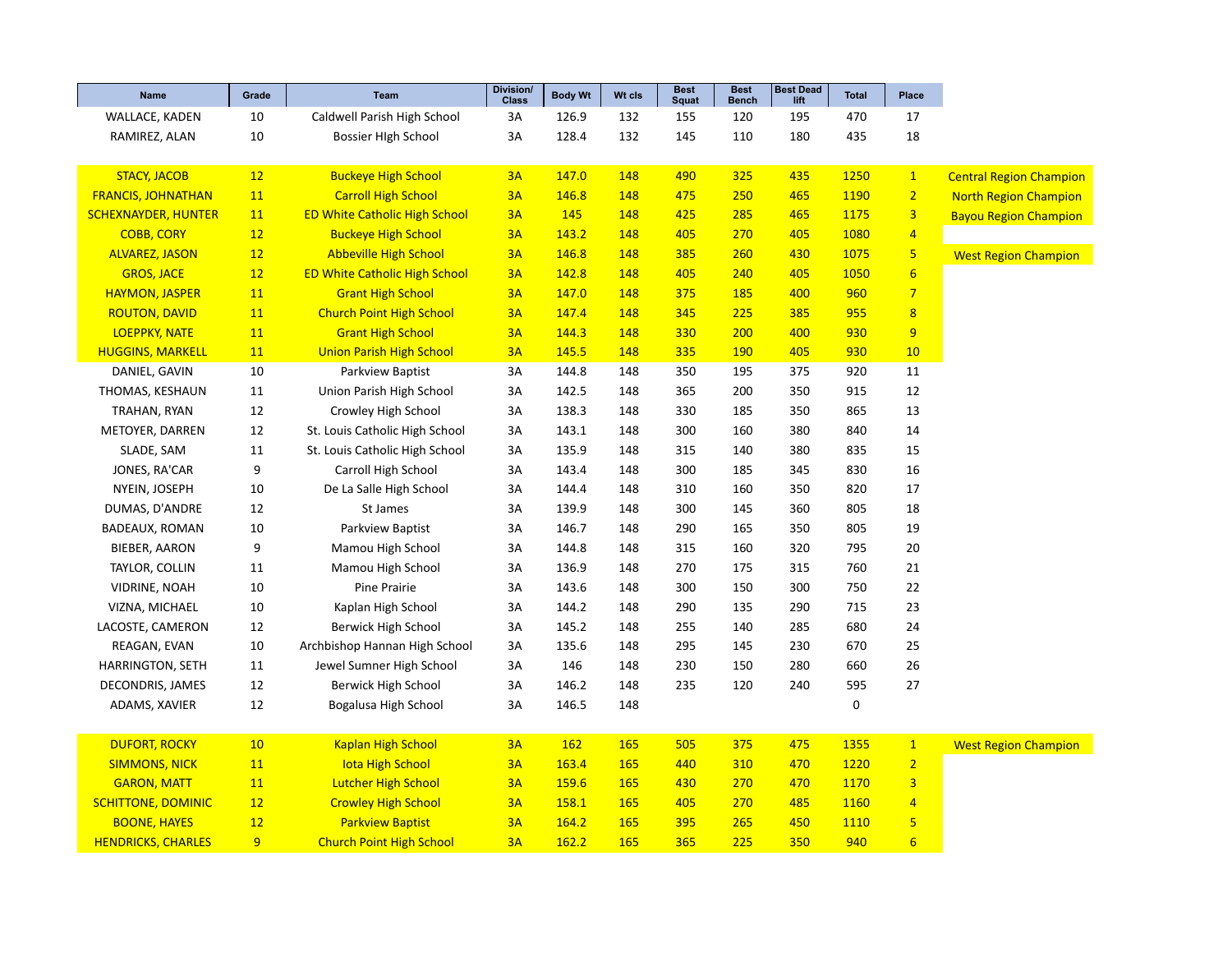| <b>Name</b>              | Grade | <b>Team</b>                           | Division/<br><b>Class</b> | <b>Body Wt</b> | Wt cls     | <b>Best</b><br><b>Squat</b> | <b>Best</b><br><b>Bench</b> | <b>Best Dead</b><br>lift | <b>Total</b> | Place            |
|--------------------------|-------|---------------------------------------|---------------------------|----------------|------------|-----------------------------|-----------------------------|--------------------------|--------------|------------------|
| <b>LANDRY, RYAN</b>      | 10    | <b>Crowley High School</b>            | 3A                        | <b>162</b>     | <b>165</b> | 335                         | 220                         | 370                      | 925          | $\overline{7}$   |
| <b>BYRDSONG, KIRAN</b>   | 11    | <b>Carroll High School</b>            | 3A                        | 149.9          | 165        | 315                         | 210                         | 365                      | 890          | 8                |
| <b>PEYMENT, ETHAN</b>    | 11    | <b>Parkview Baptist</b>               | 3A                        | 155.1          | <b>165</b> | 335                         | 185                         | 360                      | 880          | 9                |
| <b>RYLAND, MATTHEW</b>   | 9     | <b>Buckeye High School</b>            | 3A                        | 161.1          | <b>165</b> | 305                         | <b>190</b>                  | 385                      | 880          | 10               |
| DIAZ, ZANDER             | 11    | De La Salle High School               | 3A                        | 158            | 165        | 285                         | 215                         | 375                      | 875          | 11               |
| TAUNTON, MADDOX          | 12    | Jena High School                      | 3A                        | 160.1          | 165        | 250                         | 165                         | 300                      | 715          | 12               |
| CAMPBELL, ZACHARY        | 12    | Berwick High School                   | 3A                        | 159.2          | 165        | 230                         | 165                         | 315                      | 710          | 13               |
| MENDEZ, JASE             | 10    | Berwick High School                   | 3A                        | 162.9          | 165        | 230                         | 145                         | 335                      | 710          | 14               |
| MONTESINOS, ALEX         | 10    | St. Louis Catholic High School        | 3A                        | 149.2          | 165        | 205                         | 145                         | 290                      | 640          | 15               |
| BERTRAND, ADDISON        | 11    | St. Louis Catholic High School        | 3A                        | 160.2          | 165        | 225                         | 150                         | 240                      | 615          | 16               |
| WOODARD, HARRISON        | 11    | Jewel Sumner High School              | 3A                        | 163.8          | 165        | 145                         | 115                         | 235                      | 495          | 17               |
| HOLSOMBACK, CHASE        | 11    | Pine Prairie                          | 3A                        | 159.2          | 165        | 0                           | 0                           | 0                        | 0            |                  |
| MOSES, MATTHEW           | 10    | Pine Prairie                          | 3A                        | 161.6          | 165        | 225                         | 0                           | 0                        | 0            |                  |
| DUMAS, JAYLEN            | 10    | St James                              | 3A                        | 162.4          | 165        | 0                           | $\pmb{0}$                   | 0                        | 0            |                  |
|                          |       |                                       |                           |                |            |                             |                             |                          |              |                  |
| <b>THEALL, JOSEPH</b>    | 12    | <b>Abbeville High School</b>          | 3A                        | 178.8          | 181        | 540                         | 350                         | 510                      | 1400         | 1                |
| <b>FORREST, ROY</b>      | 12    | <b>Lutcher High School</b>            | 3A                        | 180.5          | <b>181</b> | 475                         | 315                         | 475                      | 1265         | $\overline{2}$   |
| LEBATO. CODY             | 12    | <b>St. Louis Catholic High School</b> | 3A                        | 173.7          | <b>181</b> | 470                         | 275                         | 490                      | 1235         | 3                |
| <b>FONTENOT, GAVIN</b>   | 12    | <b>ED White Catholic High School</b>  | 3A                        | 177.8          | 181        | 475                         | 305                         | 455                      | 1235         | $\overline{4}$   |
| <b>ISLAND, JY'MARION</b> | 10    | <b>Union Parish High School</b>       | 3A                        | 169.3          | 181        | 475                         | 270                         | 485                      | 1230         | 5                |
| <b>ATON, JACKSON</b>     | 11    | <b>lota High School</b>               | 3A                        | 175.2          | 181        | 455                         | 295                         | 455                      | 1205         | $6 \overline{}$  |
| <b>DIEDRICH, JEFFREY</b> | 10    | <b>ED White Catholic High School</b>  | 3A                        | 176.9          | 181        | 455                         | 275                         | 470                      | 1200         | $\overline{7}$   |
| <b>CAMPISI, CADEN</b>    | 11    | <b>Kaplan High School</b>             | 3A                        | 179.2          | 181        | 445                         | 270                         | 460                      | 1175         | $\boldsymbol{8}$ |
| <b>GRAY, DONAVAN</b>     | 12    | <b>Grant High School</b>              | 3A                        | 166.0          | <b>181</b> | 400                         | 235                         | 495                      | <b>1130</b>  | 9                |
| <b>BROWN, ELI</b>        | 11    | <b>Parkview Baptist</b>               | 3A                        | 173.6          | <b>181</b> | 420                         | 275                         | 435                      | <b>1130</b>  | 10               |
| JOHNSON, NEHAMIAH        | 10    | Parkview Baptist                      | 3A                        | 166.9          | 181        | 370                         | 245                         | 420                      | 1035         | 11               |
| AUBERT, JADAN            | 10    | St James                              | 3A                        | 181.6          | 181        | 350                         | 240                         | 440                      | 1030         | 12               |
| TOUPS, AVERY             | 12    | Erath High School                     | 3A                        | 172.6          | 181        | 385                         | 235                         | 405                      | 1025         | 13               |
| DEW, DERRICK             | 9     | Union Parish High School              | 3A                        | 175.3          | 181        | 425                         | 235                         | 365                      | 1025         | 14               |
| TRAHAN, JANTZEN          | 10    | Kaplan High School                    | 3A                        | 178            | 181        | 365                         | 210                         | 425                      | 1000         | 15               |
| <b>BENOIT, KASEN</b>     | 10    | Abbeville High School                 | 3A                        | 180.2          | 181        | 415                         | 250                         | 335                      | 1000         | 16               |
| <b>GUILLORY, MAKYLAN</b> | 11    | Crowley High School                   | 3A                        | 174.8          | 181        | 340                         | 210                         | 410                      | 960          | 17               |
| <b>BORDELON, JACOB</b>   | 12    | <b>Grant High School</b>              | 3A                        | 181.5          | 181        | 350                         | 200                         | 400                      | 950          | 18               |
| RUIZ, ALONSO             | 12    | Caldwell Parish High School           | 3A                        | 175.1          | 181        | 295                         | 190                         | 400                      | 885          | 19               |
| ARDOIN, KOBE             | 11    | Pine Prairie                          | 3A                        | 170.2          | 181        | 315                         | 225                         | 335                      | 875          | 20               |
| PARFAIT, LANDEN          | 10    | Jewel Sumner High School              | 3A                        | 166.4          | 181        | 275                         | 165                         | 375                      | 815          | 21               |
| DELCAMBRE, LANE          | 11    | Erath High School                     | 3A                        | 176.8          | 181        | 300                         | 195                         | 315                      | 810          | 22               |
| PHILIP, DARVON           | 11    | St James                              | 3A                        | 178.1          | 181        | 220                         | 200                         | 350                      | 770          | 23               |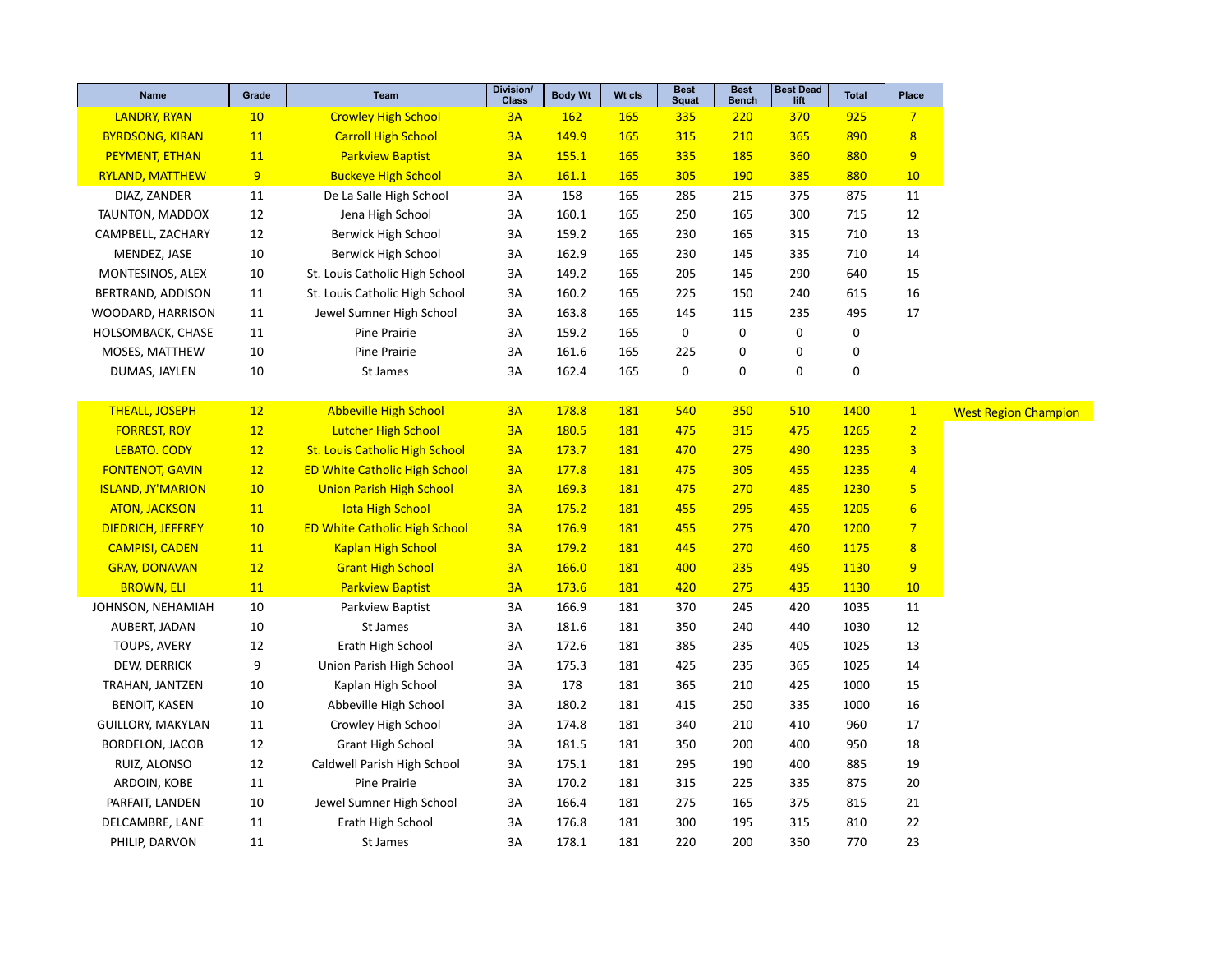| <b>Name</b>              | Grade | <b>Team</b>                          | Division/<br>Class | <b>Body Wt</b> | Wt cls     | <b>Best</b><br><b>Squat</b> | <b>Best</b><br><b>Bench</b> | <b>Best Dead</b><br>lift | <b>Total</b> | Place                   |                              |
|--------------------------|-------|--------------------------------------|--------------------|----------------|------------|-----------------------------|-----------------------------|--------------------------|--------------|-------------------------|------------------------------|
| KENNISON, SAMUEL         | 10    | St. Louis Catholic High School       | 3A                 | 166.8          | 181        | 265                         | 150                         | 300                      | 715          | 24                      |                              |
| SEALS, CHARLIE           | 11    | Jewel Sumner High School             | 3A                 | 170.8          | 181        | 195                         | 190                         | 275                      | 660          | 25                      |                              |
| MORRIS, REYNIS           | 11    | Bogalusa High School                 | 3A                 | 176.6          | 181        | 285                         | 210                         |                          | 0            |                         |                              |
| LAVERGNE, BRAYDON        | 11    | Iota High School                     | 3A                 | 176.6          | 181        | 410                         | 0                           | 0                        | 0            |                         |                              |
| OLSON, DUGGIE            | 11    | Pine Prairie                         | 3A                 | 177.4          | 181        | 295                         | $\pmb{0}$                   | $\mathbf 0$              | $\mathbf 0$  |                         |                              |
|                          |       |                                      |                    |                |            |                             |                             |                          |              |                         |                              |
| <b>RICHARD, NICHOLAS</b> | 12    | <b>Church Point High School</b>      | 3A                 | 197.8          | <b>198</b> | 600                         | 400                         | 565                      | 1565         | $\mathbf{1}$            | <b>West Region Champion</b>  |
| <b>DOUCET, CLAY</b>      | 11    | <b>lota High School</b>              | 3A                 | 195.6          | <b>198</b> | 565                         | 395                         | 585                      | 1545         | $\overline{2}$          |                              |
| <b>SAVOIE, PHILIP</b>    | 12    | <b>Erath High School</b>             | 3A                 | 195.2          | <b>198</b> | 535                         | 355                         | 510                      | 1400         | $\overline{3}$          |                              |
| <b>AGUSTO, CONNER</b>    | 12    | <b>Grant High School</b>             | 3A                 | 190.4          | <b>198</b> | 530                         | 345                         | 470                      | 1345         | $\overline{4}$          |                              |
| <b>SPELL, MASON</b>      | 11    | <b>Iota High School</b>              | 3A                 | 195.8          | 198        | 525                         | 315                         | 490                      | 1330         | $\overline{\mathbf{5}}$ |                              |
| <b>HOOSIER, GABE</b>     | 12    | <b>Buckeye High School</b>           | 3A                 | 196.8          | <b>198</b> | 535                         | 250                         | 525                      | 1310         | $6\overline{6}$         |                              |
| <b>MARTIN, BRENDAN</b>   | 12    | <b>ED White Catholic High School</b> | 3A                 | 189.8          | 198        | 500                         | 275                         | 500                      | 1275         | $\overline{7}$          | <b>Bayou Region Champion</b> |
| <b>MILTON, TYLON</b>     | 12    | <b>Jewel Sumner High School</b>      | 3A                 | 182.3          | <b>198</b> | 450                         | 260                         | 515                      | 1225         | 8                       |                              |
| <b>ESCALANTE, MARCO</b>  | 11    | <b>ED White Catholic High School</b> | 3A                 | 192.3          | <b>198</b> | 450                         | 285                         | 450                      | 1185         | 9                       |                              |
| <b>ATTLE, DALAEN</b>     | 11    | <b>Mamou High School</b>             | 3A                 | 187.3          | 198        | 430                         | 220                         | 505                      | 1155         | 10                      |                              |
| STEVENS, ADAM            | 12    | Jena High School                     | 3A                 | 194.5          | 198        | 430                         | 245                         | 470                      | 1145         | 11                      |                              |
| TIZENO, LATHANIEL        | 10    | Abbeville High School                | 3A                 | 198.2          | 198        | 425                         | 255                         | 455                      | 1135         | 12                      |                              |
| CLARK, JEREMIAH          | 11    | Caldwell Parish High School          | 3A                 | 194            | 198        | 410                         | 205                         | 425                      | 1040         | 13                      |                              |
| LOUQUE, BRODY            | 10    | Lutcher High School                  | 3A                 | 185.6          | 198        | 385                         | 215                         | 435                      | 1035         | 14                      |                              |
| TUTTLE, WILLIAM          | 12    | Parkview Baptist                     | 3A                 | 195.2          | 198        | 375                         | 240                         | 410                      | 1025         | 15                      |                              |
| NUTE, KELAN              | 9     | Union Parish High School             | 3A                 | 182.3          | 198        | 345                         | 195                         | 405                      | 945          | 16                      |                              |
| KLEIN, MATTHEW           | 10    | Berwick High School                  | 3A                 | 191.4          | 198        | 315                         | 195                         | 415                      | 925          | 17                      |                              |
| TURNER, DEVERON          | 10    | Abbeville High School                | 3A                 | 196.4          | 198        | 330                         | 215                         | 375                      | 920          | 18                      |                              |
| FONTENOT, SAMMY          | 11    | Pine Prairie                         | 3A                 | 181.9          | 198        | 295                         | 215                         | 405                      | 915          | 19                      |                              |
| NOLAN, JACK              | 10    | Archbishop Hannan High School        | 3A                 | 186.6          | 198        | 350                         | 170                         | 370                      | 890          | 20                      |                              |
| SCHWARTZ, COLE           | 10    | Jewel Sumner High School             | 3A                 | 181.9          | 198        | 345                         | 185                         | 315                      | 845          | 21                      |                              |
| DECONDRIS, ANDREW        | 10    | Berwick High School                  | 3A                 | 189.7          | 198        | 335                         | 150                         | 320                      | 805          | 22                      |                              |
| VALLERY, LYNDON          | 9     | McDonogh 35                          | 3A                 | 196.9          | 198        | 290                         | 150                         | 335                      | 775          | 23                      |                              |
| LEE, JAX                 | 9     | Parkview Baptist                     | 3A                 | 185.8          | 198        | 275                         | 165                         | 300                      | 740          | 24                      |                              |
| VALDEZ, JOSHUA           | 12    | <b>Bossier High School</b>           | 3A                 | 197.8          | 198        | 0                           | 0                           | 0                        | 0            | <b>BO</b>               |                              |
| VIDEAU, DEANDRE          | 10    | St James                             | 3A                 | 196.9          | 198        | 325                         | 0                           | 0                        | 0            |                         |                              |
| CHARLES, KAILEB          | 9     | St James                             | 3A                 | 189.3          | 198        | 210                         | 0                           | 0                        | $\mathbf 0$  |                         |                              |
|                          |       |                                      |                    |                |            |                             |                             |                          |              |                         |                              |
| <b>DIEDRICH, LUKE</b>    | 12    | <b>ED White Catholic High School</b> | 3A                 | 215.7          | 220        | 485                         | 275                         | 440                      | 1200         | $\mathbf{1}$            |                              |
| <b>DEVILLE, KAIN</b>     | 10    | <b>Buckeye High School</b>           | 3A                 | 205.9          | 220        | 450                         | 295                         | 440                      | 1185         | $\overline{2}$          |                              |
| <b>MCCOY, MARK</b>       | 12    | <b>Grant High School</b>             | 3A                 | 218.4          | 220        | 430                         | 250                         | 500                      | 1180         | $\overline{\mathbf{3}}$ |                              |
| <b>CLEMENT, BEN</b>      | 11    | <b>Lutcher High School</b>           | 3A                 | 208.5          | 220        | 480                         | 225                         | 445                      | 1150         | $\overline{4}$          |                              |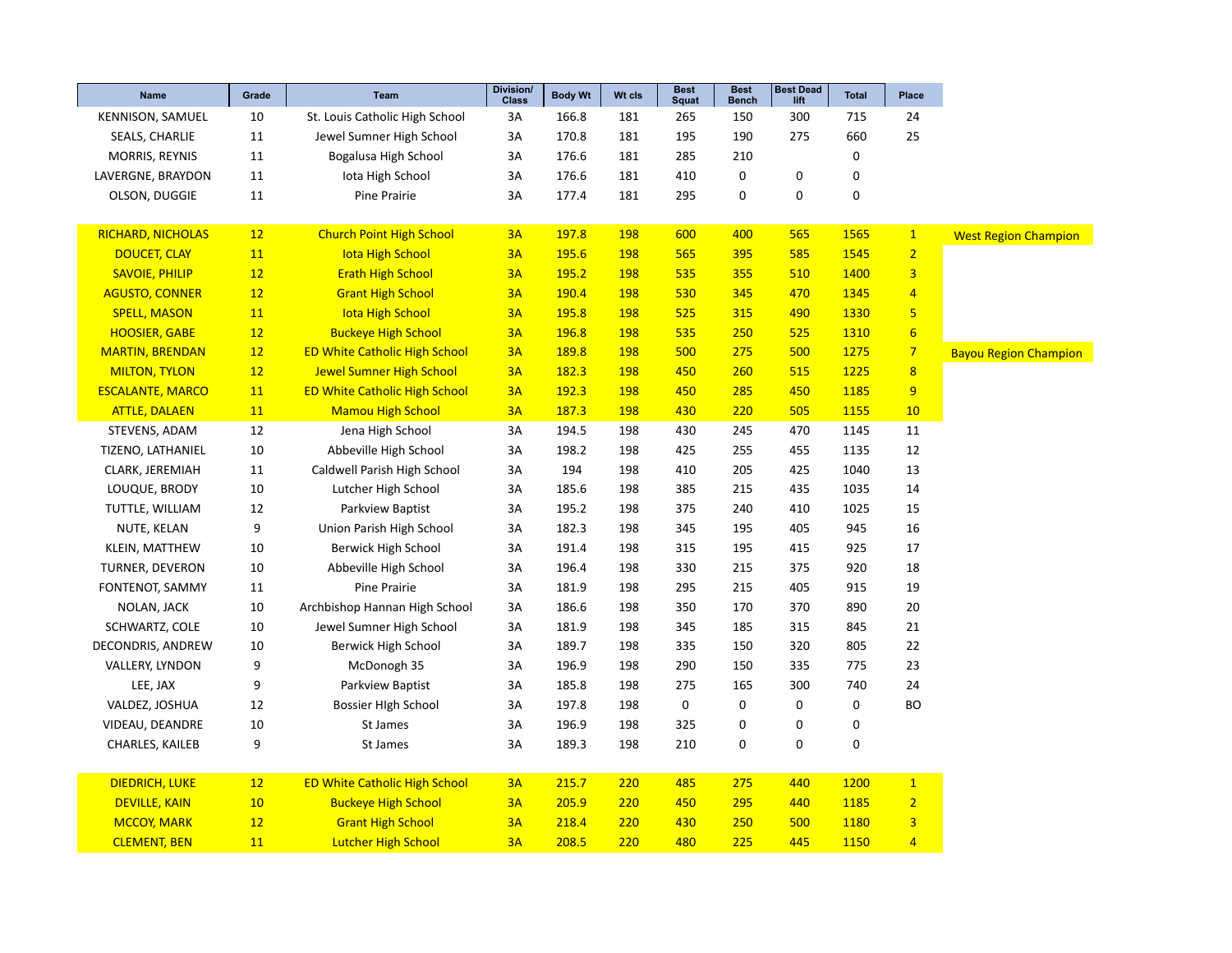| Name                     | Grade     | Team                                 | Division/<br><b>Class</b> | <b>Body Wt</b> | Wt cls | <b>Best</b><br><b>Squat</b> | <b>Best</b><br><b>Bench</b> | <b>Best Dead</b><br>lift | <b>Total</b> | Place                   |                                |
|--------------------------|-----------|--------------------------------------|---------------------------|----------------|--------|-----------------------------|-----------------------------|--------------------------|--------------|-------------------------|--------------------------------|
| <b>KELTNER, BROCK</b>    | 10        | <b>lota High School</b>              | 3A                        | 211.2          | 220    | 425                         | 275                         | 400                      | 1100         | 5 <sub>5</sub>          |                                |
| <b>KLEIN, JAMES</b>      | 12        | <b>Berwick High School</b>           | 3A                        | 215.7          | 220    | 400                         | <b>180</b>                  | 500                      | 1080         | $6\overline{6}$         |                                |
| <b>SPEARS, JAVONTAI</b>  | 10        | <b>Wossman High School</b>           | 3A                        | 200            | 220    | 370                         | 225                         | 470                      | 1065         | $\overline{7}$          |                                |
| <b>CAIN, WILLIAM</b>     | 10        | <b>Mamou High School</b>             | 3A                        | 206.6          | 220    | 405                         | 240                         | 410                      | 1055         | $\overline{\mathbf{8}}$ |                                |
| JARRELL, BRADEN          | 10        | <b>Archbishop Hannan High School</b> | 3A                        | 202            | 220    | 400                         | 215                         | 380                      | 995          | 9                       |                                |
| LEVINE, XAVIER           | 10        | <b>Abbeville High School</b>         | 3A                        | 215.2          | 220    | 310                         | 225                         | 330                      | 865          | 10                      |                                |
| LEONARD, TYSON           | 11        | Patterson High School                | 3A                        | 215.2          | 220    | 225                         | 225                         | 410                      | 860          | 11                      |                                |
| FONTENOT, JOSEPH         | 10        | Kaplan High School                   | 3A                        | 201.5          | 220    | 315                         | 180                         | 335                      | 830          | 12                      |                                |
| CHATMAN, TYREK           | $11\,$    | Wossman High School                  | 3A                        | 212.9          | 220    | 315                         | 125                         | 315                      | 755          | 13                      |                                |
| SCHMILL, CLAYTON         | 11        | Jewel Sumner High School             | 3A                        | 205.8          | 220    |                             |                             |                          | 0            |                         |                                |
| LEDAY, BENJAMIN          | 12        | <b>Mamou High School</b>             | 3A                        | 235.2          | 242    | 615                         | 365                         | 580                      | 1560         | $\mathbf{1}$            | <b>West Region Champion</b>    |
| <b>LEBLANC, MITCHELL</b> | 12        | <b>Buckeye High School</b>           | 3A                        | 236.5          | 242    | 600                         | 450                         | 460                      | 1510         | $\overline{2}$          | <b>Central Region Champion</b> |
| <b>MEEKING, TRENTON</b>  | 12        | <b>Union Parish High School</b>      | 3A                        | 234            | 242    | 565                         | 300                         | 565                      | 1430         | $\overline{\mathbf{3}}$ |                                |
| <b>EDWARDS, DAVION</b>   | 11        | <b>Carroll High School</b>           | 3A                        | 240.9          | 242    | 555                         | 330                         | 540                      | 1425         | $\overline{4}$          |                                |
| <b>BOUDWIN, BRANDON</b>  | 12        | <b>Lutcher High School</b>           | 3A                        | 235.9          | 242    | 550                         | 315                         | 550                      | 1415         | 5                       |                                |
| <b>DAIGLE, WYATT</b>     | 10        | <b>Church Point High School</b>      | 3A                        | 236.4          | 242    | 530                         | 315                         | 495                      | 1340         | $6\overline{6}$         |                                |
| <b>SOUTH, ZELMARCU</b>   | 11        | <b>Wossman High School</b>           | 3A                        | 223            | 242    | 500                         | 250                         | 545                      | 1295         | $\overline{7}$          |                                |
| <b>GARCIA-CRUZ, LUIS</b> | 11        | <b>Abbeville High School</b>         | 3A                        | 235.2          | 242    | 510                         | 280                         | 475                      | 1265         | $\overline{8}$          |                                |
| <b>CLEMENTS, AIDAN</b>   | <b>11</b> | <b>ED White Catholic High School</b> | 3A                        | 235.9          | 242    | 475                         | 305                         | 460                      | 1240         | 9                       |                                |
| <b>GAINS, KAREEM</b>     | 11        | <b>Grant High School</b>             | 3A                        | 222.2          | 242    | 450                         | 265                         | 500                      | 1215         | 10                      |                                |
| CHURCHMAN, LUKE          | 11        | St. Louis Catholic High School       | 3A                        | 239.1          | 242    | 480                         | 260                         | 460                      | 1200         | 11                      |                                |
| LANDERS, ETHAN           | 11        | Jewel Sumner High School             | 3A                        | 220.6          | 242    | 450                         | 225                         | 505                      | 1180         | 12                      |                                |
| WILLIAMS, DORRIAN        | 12        | Lutcher High School                  | 3A                        | 224.3          | 242    | 460                         | 225                         | 465                      | 1150         | 13                      |                                |
| ORDOGNE, CALEB           | 10        | Parkview Baptist                     | 3A                        | 224.4          | 242    | 385                         | 270                         | 480                      | 1135         | 14                      |                                |
| GARCIA, MICHEAL          | 12        | <b>Grant High School</b>             | 3A                        | 232.8          | 242    | 435                         | 250                         | 450                      | 1135         | 15                      |                                |
| PRITCHARD, NICHOLAS      | 12        | Jena High School                     | 3A                        | 220.7          | 242    | 425                         | 255                         | 425                      | 1105         | 16                      |                                |
| CHARLESTON, COREY        | 10        | Archbishop Hannan High School        | 3A                        | 231.4          | 242    | 420                         | 240                         | 405                      | 1065         | 17                      |                                |
| MCLEMORE, ALIJAH         | 12        | Bogalusa High School                 | 3A                        | 228.8          | 242    | 315                         | 275                         | 435                      | 1025         | 18                      |                                |
| SUMLER, ALEX             | 11        | McDonogh 35                          | 3A                        | 229.2          | 242    | 350                         | 245                         | 430                      | 1025         | 19                      |                                |
| SHAMBACH, BLAKE          | 11        | De La Salle High School              | 3A                        | 238.8          | 242    | 400                         | 200                         | 415                      | 1015         | 20                      |                                |
| ROBERTSON, ELIJAH        | 11        | Patterson High School                | 3A                        | 242.1          | 242    | 315                         | 245                         | 415                      | 975          | 21                      |                                |
| PACHOLIK, RYAN           | 10        | <b>Buckeye High School</b>           | 3A                        | 223.2          | 242    | 385                         | 225                         | 350                      | 960          | 22                      |                                |
| RICHARD, BROOKS          | 11        | Erath High School                    | 3A                        | 240.8          | 242    | 315                         | 195                         | 395                      | 905          | 23                      |                                |
| BENSON, CURTIS           | 9         | Union Parish High School             | 3A                        | 226.5          | 242    | 295                         | 185                         | 375                      | 855          | 24                      |                                |
| MILLER, WAYLON           | 11        | St. Louis Catholic High School       | 3A                        | 237            | 242    | 230                         | 150                         | 320                      | 700          | 25                      |                                |
| <b>BREAUX, ASHTON</b>    | 12        | lota High School                     | 3A                        | 227.4          | 242    | $\mathbf 0$                 | 0                           | $\mathsf 0$              | 0            |                         |                                |
| DULANEY, SHAWN           | 9         | Jewel Sumner High School             | 3A                        | 226.1          | 242    |                             |                             |                          | $\mathbf 0$  |                         |                                |